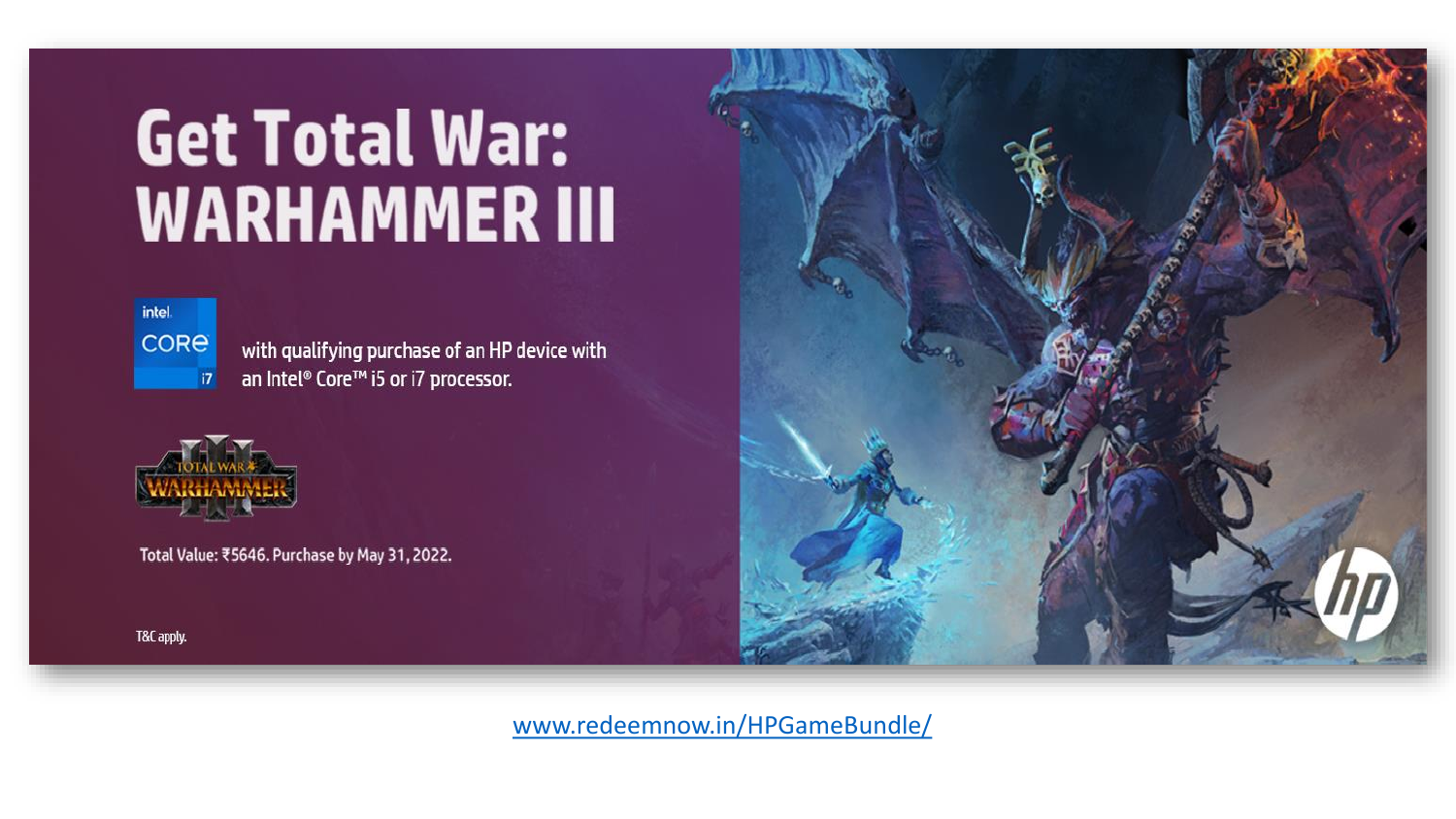### Terms & Conditions

- This offer is applicable for all online and offline purchases across India from authorized HP partners (Authorized reseller means a retail store should have active GST registration and registered their firm for buying and selling of IT Peripherals (Gaming PCs)).
- Offer is ONLY valid for end customer purchase made from 24<sup>th</sup> December, 2021 to 31<sup>st</sup> May, 2022 and till Master Keys last.
- Master key validity date will be  $15<sup>th</sup>$  August, 2022.
- Offer Valid for limited time only on select HP Intel Gaming SKUs.
- Only one master key per one eligible SKU can be redeemed at [https://softwareoffer.intel.com](https://softwareoffer.intel.com/)
- HP will release limited master keys for qualified customers.
- Customers need to redeem the master key on Intel game redemption website as per T&C available on <https://softwareoffer.intel.com/offer/21Q3-32PVPL/terms>
- HP will not be responsible for a non-redemption of Intel game redemption website [https://softwareoffer.intel.com](https://softwareoffer.intel.com/)
- Offer can be discontinued without further notice.
- Please ensure that you enter correct serial number of your product while doing registration in this offer. The serial number of the Gaming PCs entered by you at [www.redeemnow.in/HPGameBundle/](http://www.redeemnow.in/HPGameBundle/) will be used to check validity of the offer.
- The Customer needs to register within 14 days from the date of Purchase of Gaming PCs.
- HP Gaming PCs model covered under this offer are also available without this offer.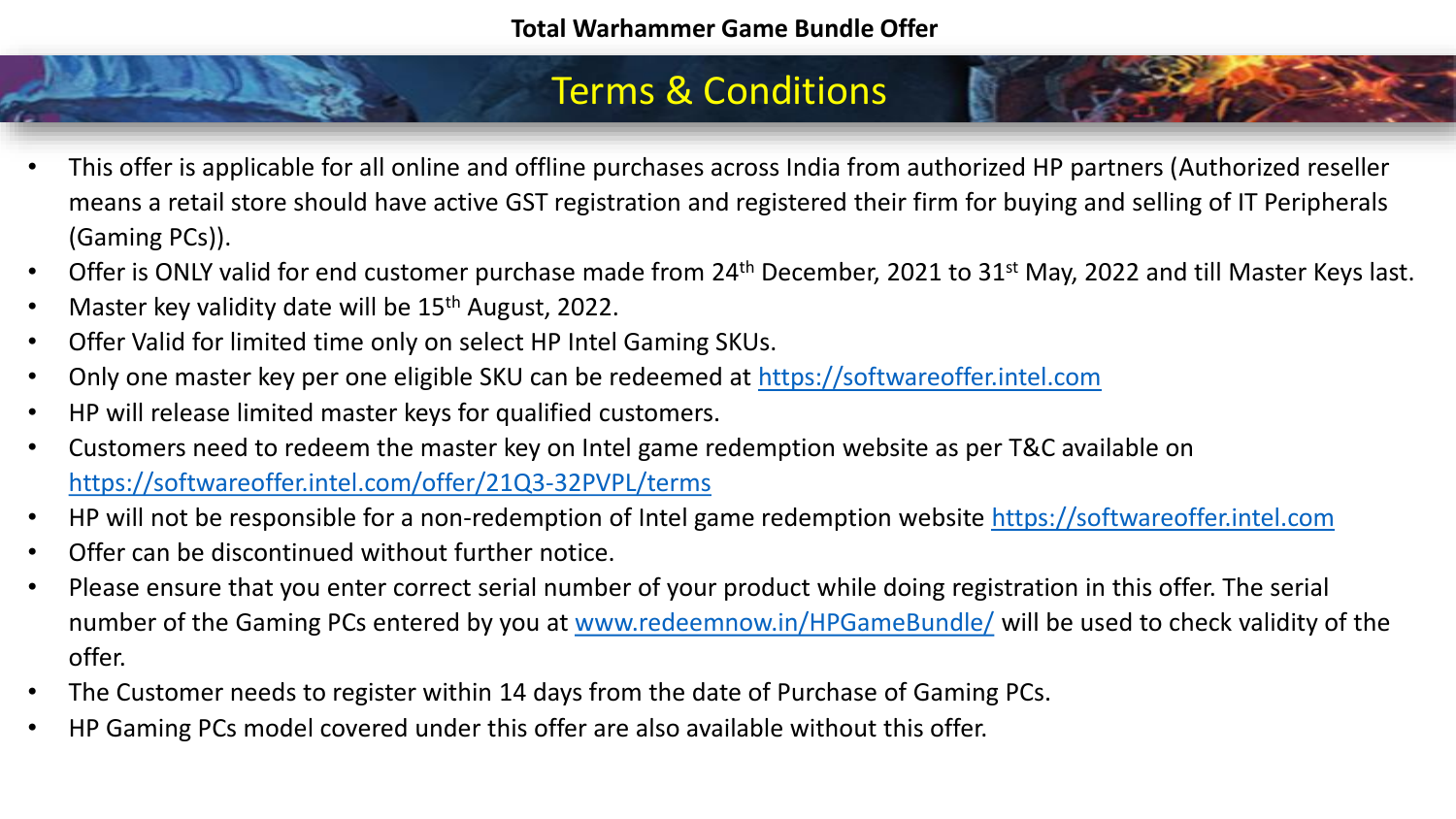- Please make sure that email id being provided at the time of registration on offer page, should be correct and belongs to the customer only, as all offer related communication shall be sent on this registered email ID only.
- Same email id and mobile number can be used to register for the offer redemption for only two times, If more than 2 requests are received with a single contact details, the claim for offer benefit/s shall be Rejected.
- In case of any customer issues related to the offer (post online registration), a maximum of 3 attempts will be made to ensure the validity of the redemption and resolve genuine issues subject to fulfillment of terms and conditions of the offer.
- Also, customer can simultaneously avail other running offers at HP as well.
- Offer claimed by customer, shall be processed and communicated through Email / SMS
- All customer queries regarding the offer can be directed as per the following:
- Email : Customer can write email to [notebook@redeemnow.in](mailto:notebook@redeemnow.in),
- Offer benefit/s shall be processed and emailed on the registered email id within 15-20 days from the date of approval. In case of any delay in processing of the same, customer will be informed through email.
- HP shall not be held responsible for any delay in communication with regards to this offer. Offer can be withdrawn or changed by HP at any point without giving any reason whatsoever.
- To the extent permitted by law, the Customers by availing this offer agree and undertake not to hold HP and/or or any of their group entities or affiliates, their respective directors, officers, employees, agents, vendors, responsible for or liable for, any actions, claims, demands, losses, damages, costs, charges and expenses that you may/might have suffered, sustained or incurred, or claims to suffer, sustain or incur, by way of and / or on account of the present offer.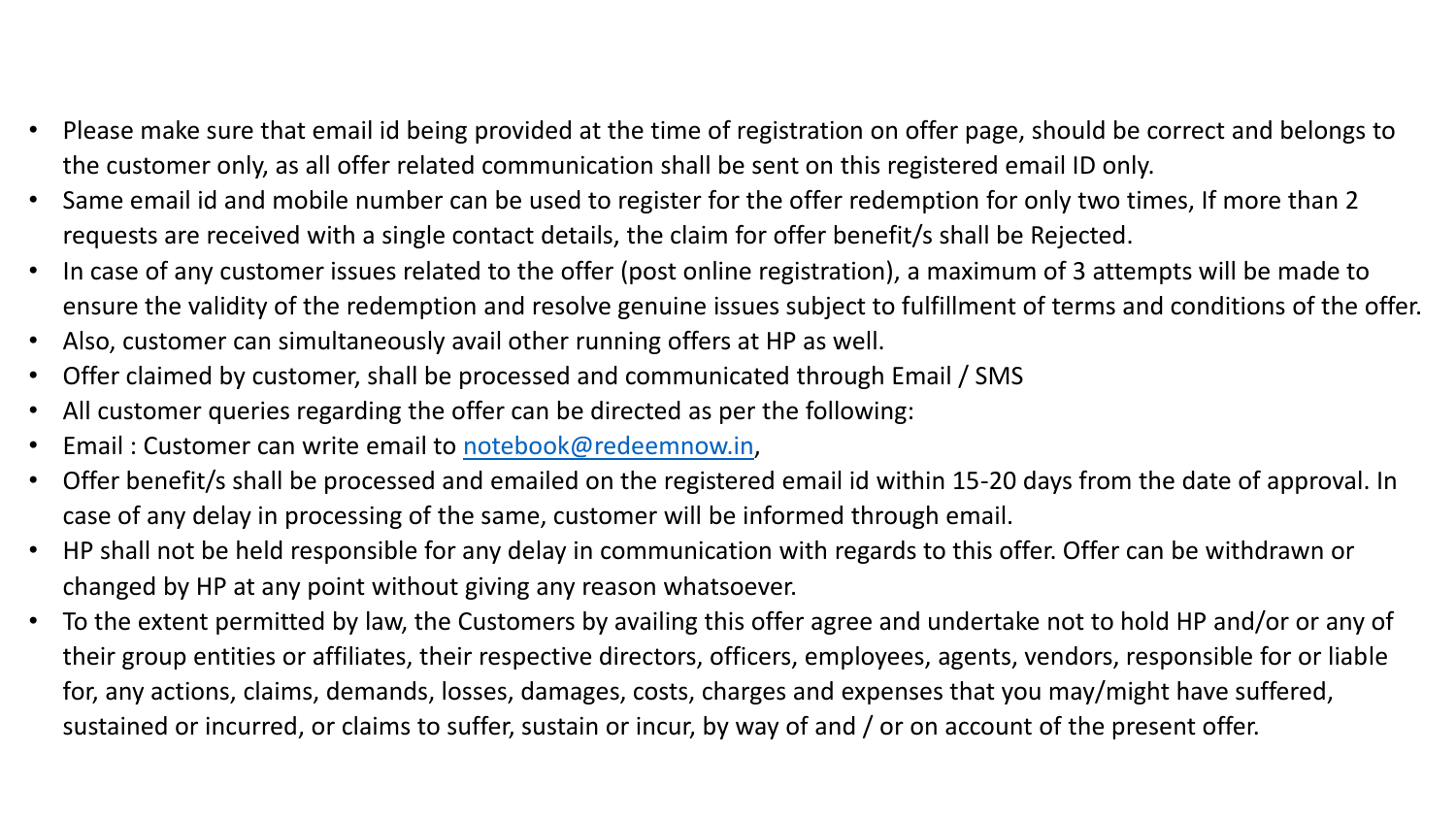## Eligible SKUs

| <b>Part Number</b> | <b>SKU Name</b>                           |
|--------------------|-------------------------------------------|
| 183H1PA            | OMEN Laptop 15-ek0015TX                   |
| 183H3PA            | OMEN Laptop 15-ek0017TX                   |
| <b>183H5PA</b>     | OMEN Laptop 15-ek0018TX                   |
| 183H6PA            | OMEN Laptop 15-ek0019TX                   |
| <b>183H7PA</b>     | OMEN Laptop 15-ek0020TX                   |
| 183H8PA            | OMEN Laptop 15-ek0021TX                   |
| 183H9PA            | OMEN Laptop 15-ek0022TX                   |
| 183J0PA            | OMEN Laptop 15-ek0023TX                   |
| 183J1PA            | OMEN Laptop 15-ek0024TX                   |
| 18J96PA            | OMEN Laptop 15-ek0025TX                   |
| 1A6L9PA            | OMEN Laptop 15-ek0042TX                   |
| 3C6Q7PA            | OMEN Laptop 15-ek1016TX                   |
| 3C6Q8PA            | OMEN Laptop 15-ek1017TX                   |
| 4D8D9PA            | Omen 16-b0350TX                           |
| 4D8E0PA            | Omen 16-b0351TX                           |
| 4D8E1PA            | Omen 16-b0352TX                           |
| 4C9E9PA            | Omen 16-b0360TX                           |
| 4M1V4PA            | Omen 16-b0370TX                           |
| 4A3G2PA            | Omen 17-ck0060TX                          |
| 552V9PA            | HP Pavilion Gaming 15-dk2095TX            |
| 552W0PA            | HP Pavilion Gaming 15-dk2096TX            |
| 537M2PA            | HP Pavilion Gaming Desktop TG01-2005in PC |
| 55H06PA            | HP Pavilion Gaming Desktop TG01-2008in PC |

| <b>SKU Name</b>                       |
|---------------------------------------|
| HP Pavilion Gaming Laptop 15-dk1146TX |
| HP Pavilion Gaming Laptop 15-dk1148TX |
| HP Pavilion Gaming Laptop 15-dk1514TX |
| HP Pavilion Gaming Laptop 15-dk1509TX |
| HP Pavilion Gaming Laptop 15-dk1511TX |
| HP Pavilion Gaming Laptop 15-dk1151TX |
| HP Pavilion Gaming Laptop 15-dk1508TX |
| HP Pavilion Gaming Laptop 15-dk2100TX |
| HP Pavilion Gaming Laptop 15-dk2012TX |
| HP Pavilion Gaming Laptop15-dk2075TX  |
| HP Pavilion Gaming Laptop 15-dk2076TX |
| Victus 16-d0300TX                     |
| Victus 16-d0003TX                     |
| Victus 16-d0351TX                     |
| Victus 16-d0360TX                     |
| Victus 16-d0005TX                     |
| VICTUS 16-d0302TX                     |
| VICTUS 16-d0354TX                     |
| VICTUS 16-d0361TX                     |
|                                       |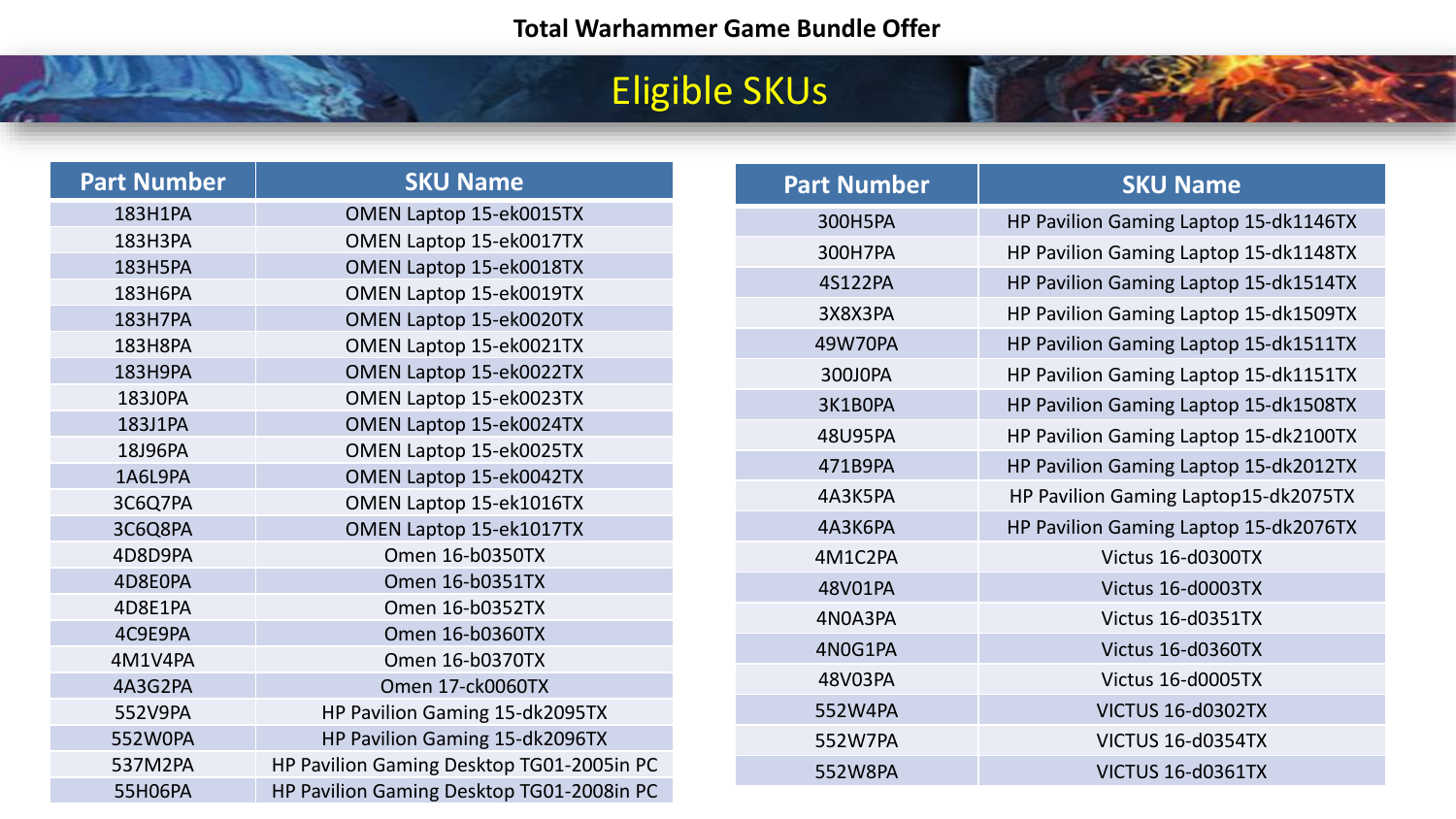## Process flow for redeeming the offer

Customer buys an eligible model of Total Warhammer Game Bundle offer from any Retail & Etail Partners

Customer to visit and register for availing offer benefit/s within 14 days of purchase of eligible product

Redemption cell shall validate all the documents and send approval email within 72 hrs. post registration and receipt of documents

Post online registration, customer will get to see redemption code on the "Thank you" page and through email along with further steps and timelines

During online registration customer to complete the following:

- Fill in personal details
- Put in their Valid Email ID and Mobile Number
- Fill in product and purchase details
- Upload copies of purchase invoice, bar coded serial no. sticker and his ID proof
- Click on "Accept" the offer terms and conditions and • Click on "Submit"

Post Approval mail, redemption cell will share the eligible master key. This process may take maximum 15-20 days from the date of approval.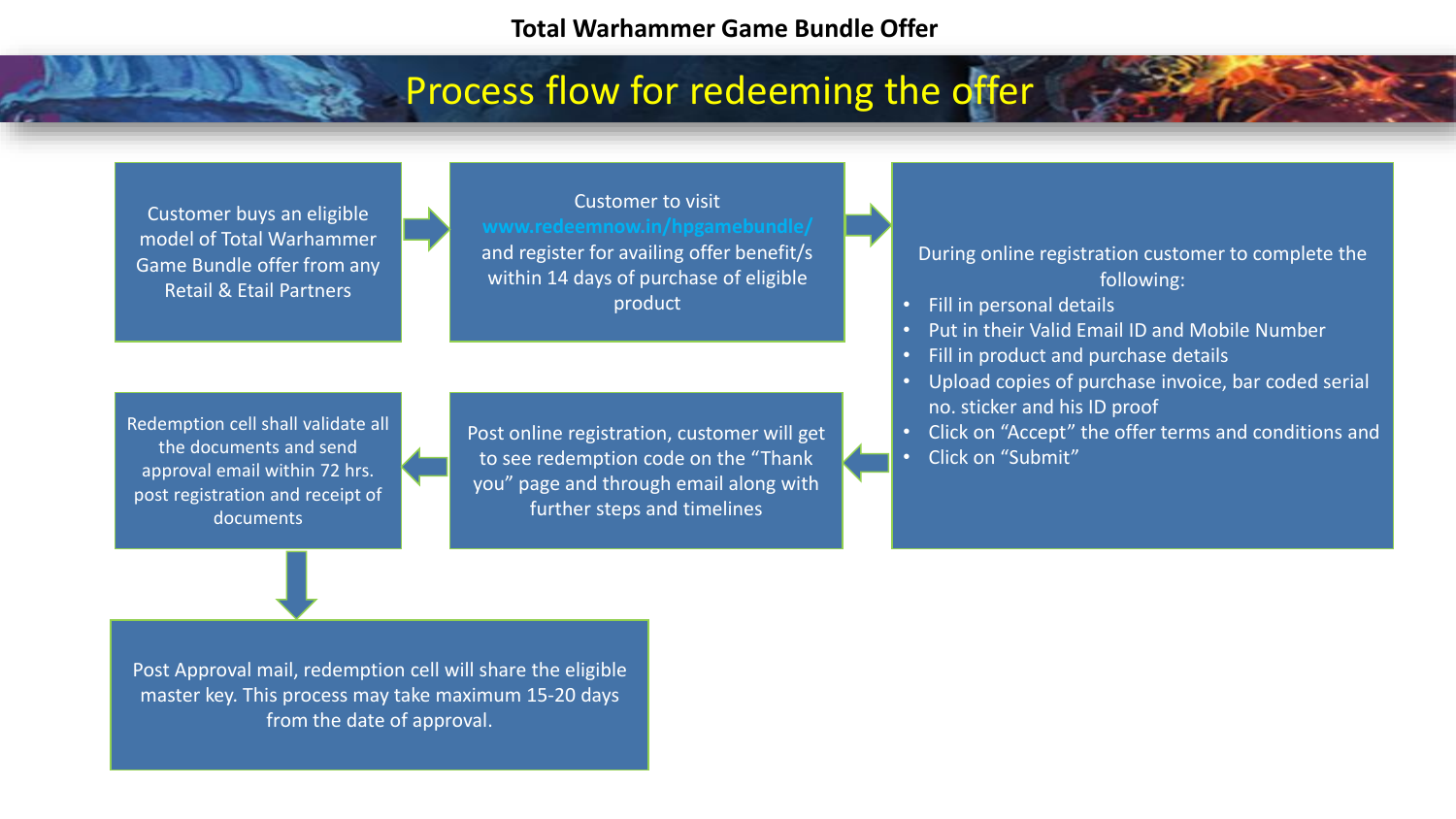#### Steps to Redeem the Master Key